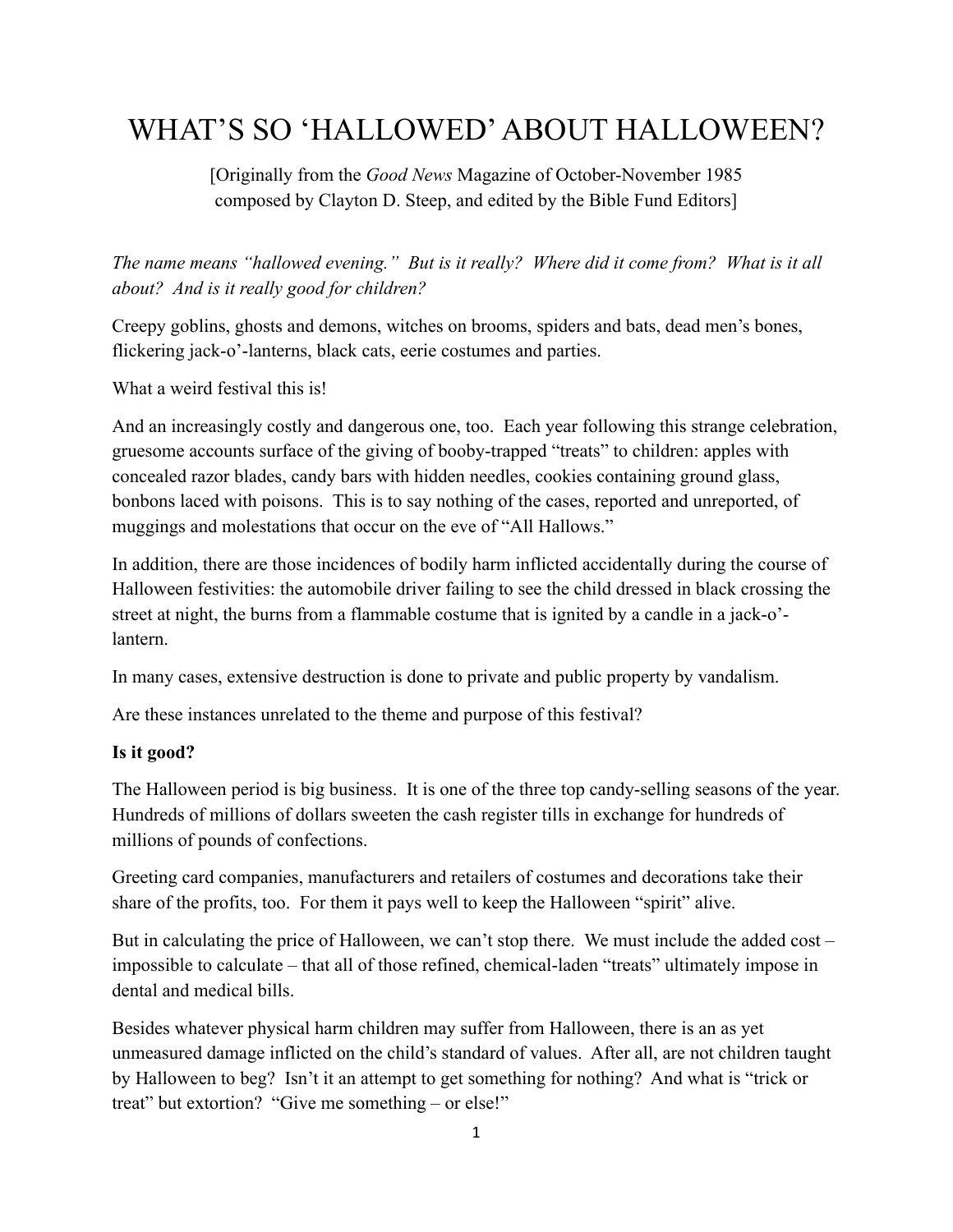Impressionable minds cannot fail to see how richly it pays off, and then may expect the same to continue in the days and weeks that follow.

Still, every year millions of people refuse to let these negative aspects stand in the way of their Halloween fun and frolic. Children and adults alike adorn themselves with bizarre and frightening costumes and engage in a hectic night of partying, merrymaking and general mayhem.

But just how did these strange goings-on get started anyway?

## **The origin of Halloween**

It really is no secret that Halloween has been around for thousands of years. Centuries before the birth of Christ, ancient Druids performed mystical rites and ceremonies in honor of the dead on their "New Year's Eve" (October 31).

History books and encyclopedias openly describe this pagan origin. Even newspapers, as an item of curiosity, print articles at Halloween time explaining the pagan beginnings and their parallels to today's customs.

The point is, Halloween is pagan.

Still, most people, particularly those who are parents, will justify Halloween's observance by saying, in effect, something like this: "So what? So it was started by pagans. We aren't thinking about pagan gods today. We're just having fun. And it's great for the children. What difference does it make where it came from?"

Well, it doesn't make any difference unless...

Unless you care about what God says on the subject! Because if you accept the teaching of Jesus Christ and true Christianity, then it does make a great deal of difference. God's Word, the Bible, as we shall see, has a great deal to say about why you should *not* be involved with customs such as those centering on Halloween.

Let's be honest. One only has to look at Halloween costumes and decorations to see that they celebrate death, devils, witches and darkness. True Christianity stands for the exact opposite of these things! Christians are supposed to conduct themselves in a way that exemplifies light and life, not darkness and death.

The diametric contradiction between these two approaches is noted by Ralph Linton in *Halloween Through Twenty Centuries*: "Among all the festivals which we celebrate today, few have histories stranger than that of Halloween…it commemorates beings and rites with which the church has always been at war." He then goes on to describe Halloween festivities as customs that were "once forbidden to good Christians."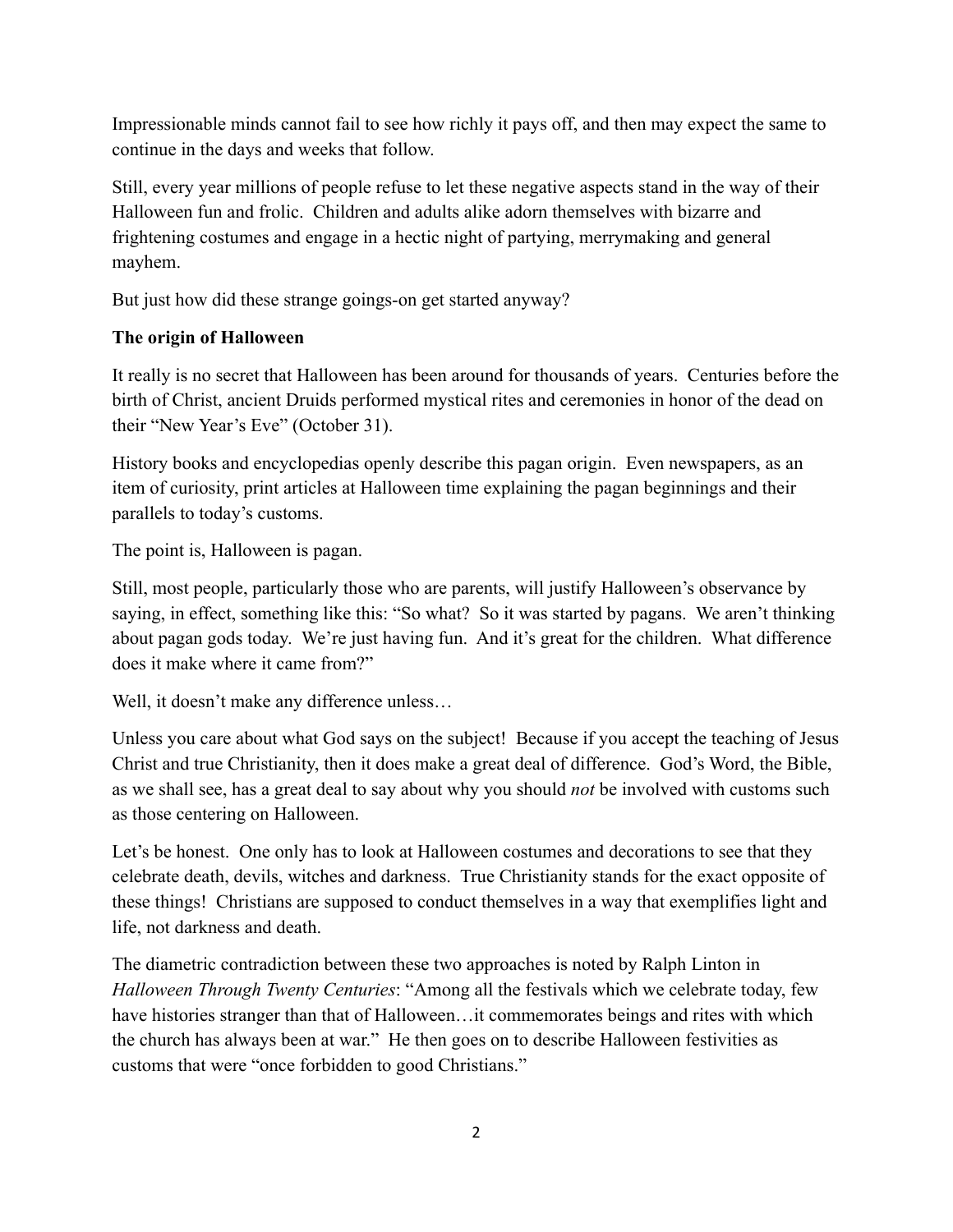Somewhere along the line, these alien pagan customs worked their way into what the world considers Christianity.

G.W. Douglas discloses in *The American Book of Days* the shocking fact that "the mystic rites and ceremonies with which Halloween was originally observed had their origin among the Druids centuries before the dawn of the Christian era in the celebration on the eve of the festival of Samhain [the lord of the dead – Satan]… The early [medieval] Christian church adopted the eve and the day following and gave new names to them, as it did with many other Christian observances."

Writer Dorothy Wood of the *Wichita Beacon* stated the case clearly: "This ancient night of revelry for the devil and his cohorts has degenerated… It's the Christians who are to blame. For centuries, they've been grabbing off all the old heathen festivals. The midwinter feast with its greens and feasting and drinking has become Christmas. The wild spring festival has become Easter, and the worshipers of Christ boldly use the old pagan symbols of fertility – chicks and rabbits and eggs. Now they've completely taken over Halloween."

God does not look at this lightly. He does not want His people to borrow pagan customs (Deuteronomy 12:29-31) with their inevitable detriment to the development of spiritual character. He plainly and directly commanded through the prophet Jeremiah, "learn not the way of the heathen" (Jeremiah 10:2, Authorized Version).

Through Moses, God condemned as abominable all that has to do with witchcraft, necromancy (black magic) and other demonic works of darkness (Deuteronomy 18:9-12).

In view of this biblical condemnation, we should want to **stay as far away as possible from whatever falls into these categories**. Instead, all across the land, children – and adults – dress as witches, demons and other manifestations that honor the "lord of death" on his special night.

People do not seem to realize that Satan and his demons are the enemies of God, while Halloween purposefully honors Satan.

The apostle Paul summed up the proper attitude that true Christians should have and should teach to their children: "For you were once darkness [in the past – before becoming Christians], but now you are light in the Lord. Walk as children of light [not dressed as demons, witches, zombies and other beings of darkness] (for the fruit of the Spirit is in all goodness, righteousness, and truth), proving what is acceptable to the Lord. And have no fellowship with the unfruitful works of darkness, but rather expose them [by letting your light shine]. For it is shameful even to speak of those things which are done by them in secret [let alone to participate in them]" (Ephesians 5:8-12).

### **Counterfeit days**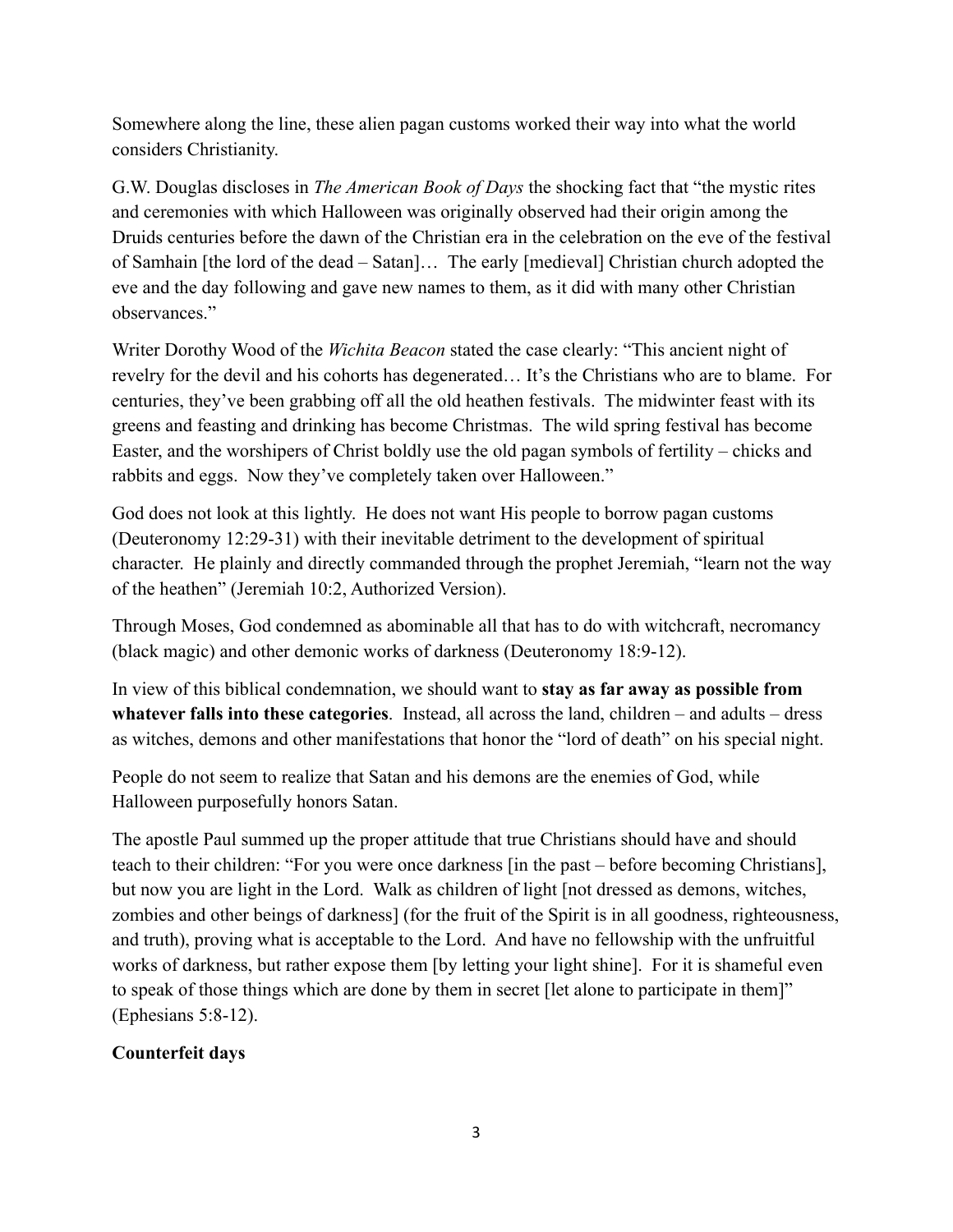Few seem to realize that Halloween and the other religious "Christian" holidays are actually counterfeits that have been subtly introduced to take the place of the Holy days God instituted. (For a complete explanation of the days God ordained, read our booklet "Pagan Holidays – or God's Holy Days – Which?" on this website).

The Holy Days of God are listed in Leviticus 23. These are the days that were observed by Jesus, the apostles and the early New Testament Church. Shortly after the death of the apostles, however, the keeping of these days was discontinued by a developing great counterfeit religious system – a system that ultimately brought in its own "sacred" days adapted from heathen religions.

It seems that throughout history man has sought to replace that which God originally gave for man's good with that which is inferior and a corruption of the truth. Halloween is a classic example of such a counterfeit.

Some of the feast days God established (see Leviticus 23:24, 27, 34) fall in the seventh month of the sacred calendar, at a period that varies slightly from year to year but centers on early October. Ancient Israel was ordered to observe these God-ordained days. But instead of keeping the feasts of God in the seventh month, King Jeroboam ordained his own feast one month later (1 Kings 1:27-33).

The counterfeit festival, in the middle of the eight month, was approximately equivalent timewise to Halloween today!

A provable connection? No. But the point is, God rejected the inferior substitute that was made for something He had instituted – and rejected the whole nation because they had rejected Him.

There is a lesson in that for us!

What could be better – for children and adults, too – than restoring the observance of God's Holy Days according to His instructions? Better than Halloween, Christmas, Easter or any of the other humanly devised false substitutes.

During the early part of October, while commercial advertisements begin to prepare people for yet another Halloween, the members of the Church of God observe the Feast of Tabernacles, one of God's festivals. They enjoy themselves in good, clean fun at some of the most beautiful locations on earth, while rejoicing in light and truth, learning how to give and share – the exact opposite of the "get" mentality of death-oriented Halloween observance – and preparing themselves for the soon-coming world tomorrow.

Once a person properly keeps the days God has commanded, he realizes what cheap, inferior, meaningless substitutes are the religious holidays of the world. If you haven't yet experienced them, you're really shortchanging yourself and your children. You're missing something inestimably good!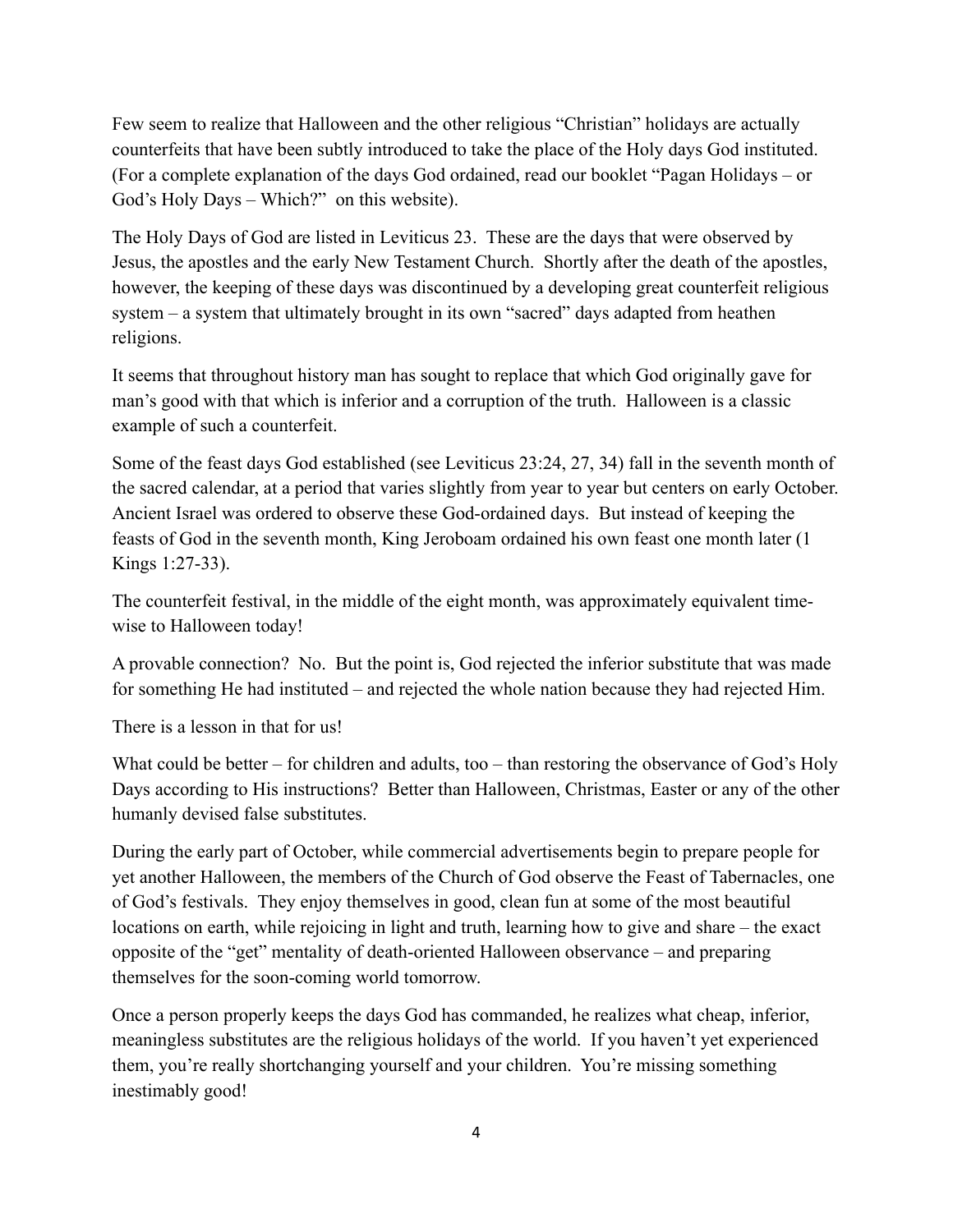# **GUY FAWKES DAY**

In Great Britain, Guy Fawkes Day is celebrated every November 5.

This holiday has its origins in a religious conflict involving the banishment of Roman Catholic priests from England. In protest, several laymen plotted to blow up the Houses of Parliament when King James I was to open the new session.

Nearly 40 barrels of gunpowder were prepared and secreted in a cellar underneath the Houses of Parliament. Authorities discovered the plot and the conspirators were arrested and executed.

Guy Fawkes – an apparent ringleader – had been chosen to set off the ill-fated explosion, hence the use of his name.

Guy Fawkes Day in England is reminiscent of Halloween celebrations. Marguerite Ickis tells us, "Guy Fawkes Day has many customs in common with a Halloween celebration in the United states" (*Book of Festivals and Holidays World Over*, page 120).

Young people in England observe this holiday somewhat like Americans observe Halloween. *The Book of Days* tells us:

"English juveniles still regard the 5th of November as one of the most joyous days of the year. The universal mode of observance through all parts of England is the dressing up of a scarecrow figure, in such cast-habiliments as can be procured (the headpiece, generally a paper cap painted and knotted with paper strips in imitation of ribbons), parading it in a chair through the streets and at nightfall burning it with great solemnity in a hug bonfire… The procession visits the different houses in the neighborhood… One invariable custom is always maintained – that of soliciting money from the passerby, in the formula, 'Pray remember Guy!' 'Please to remember Guy!' or 'Please to remember the bonfire!' [The common expression now is "Penney for the Guy"]" (pages 549-550).

In times past, Guy Fawkes Day was celebrated by many of the adult generation. "In the old days the festival was celebrated heartily with bonfires and parades of masqueraders, who carried aloft 'popes' or 'guys' of straw" (Dorothy Gladys Spicer, *The Book of Festivals*, page 14).

But as Marguerite Ickis explains: "Today Guy Fawkes Day is mainly a holiday for children, who observe it by dressing up in funny costumes, having parades, lighting firecrackers and making straw dummies of Guy Fawkes" (*Book of Festivals and Holiday World Over*, page 120).

Like Halloween, Guy Fawkes Day has its religious overtones. *The Book of Days* informs us: "Till 1859, a special service for the 5th of November formed part of the ritual of the English Book of Common Prayer; but by special ordinance of the Queen in Council, this service … has been abolished" (page 549).